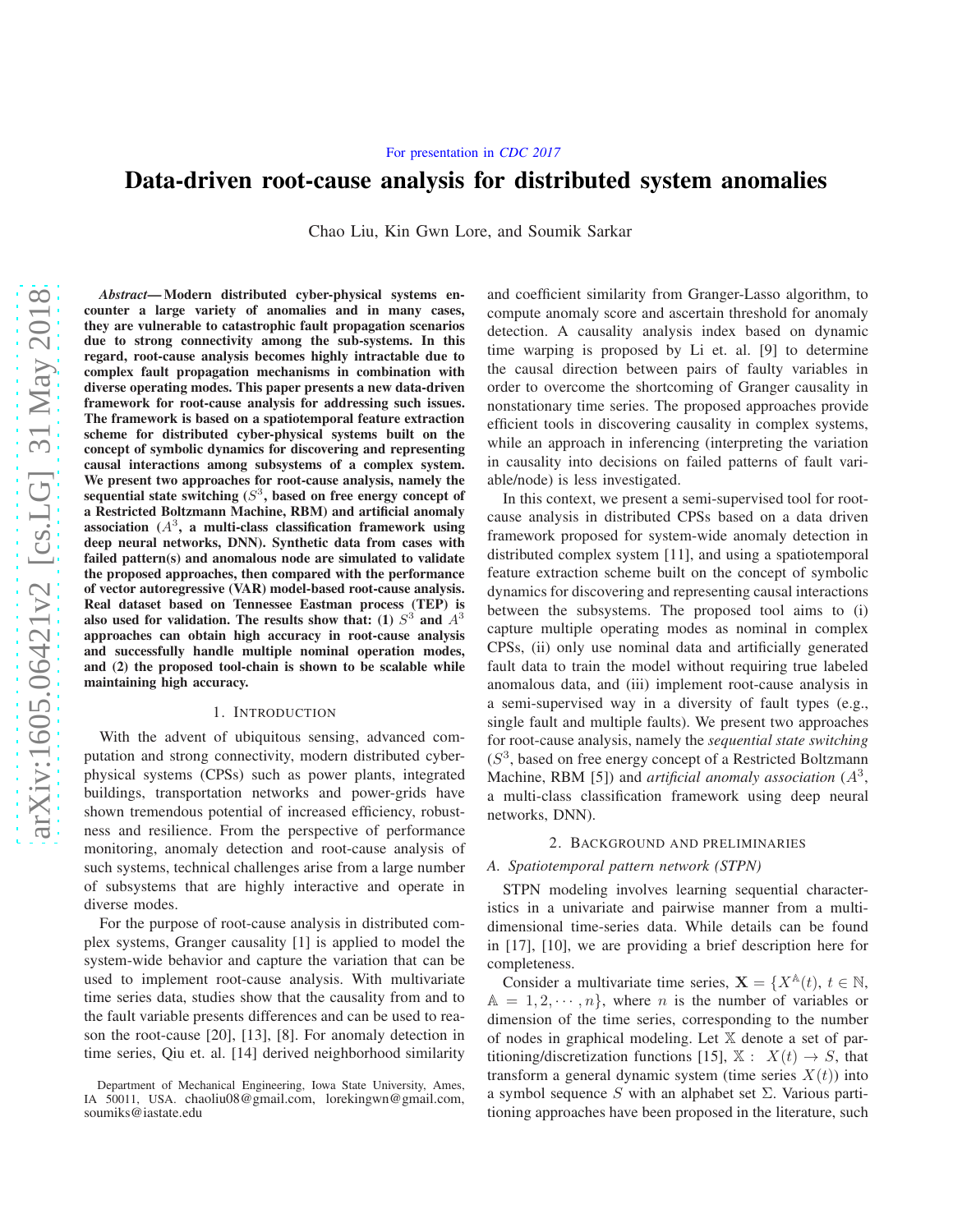as uniform partitioning (UP), maximum entropy partitioning (MEP, used for the present study), maximally bijective discretization (MBD) and statistically similar discretization (SSD) [18]. Subsequently, a probabilistic finite state automaton (PFSA) is defined to describe states (representing various parts of the data space) and probabilistic transitions among them (can be learnt from data) via D-Markov machine and xD-Markov machine. Related definitions and further details on learning schemes can be found in [17]. With this setup, an STPN is defined as:

**Definition.** A PFSA based STPN is a 4-tuple  $W_D \equiv$  $(Q^a, \Sigma^b, \Pi^{ab}, \Lambda^{ab})$ : (a, b denote nodes of the STPN)

- 1)  $Q^a = \{q_1, q_2, \dots, q_{|Q^a|}\}\$ is the state set corresponding to symbol sequences  $S^a$  [17].
- 2)  $\Sigma^b = {\sigma_0, \cdots, \sigma_{|\Sigma^b|-1}}$  is the alphabet set of symbol sequence  $S^b$ .
- 3)  $\Pi^{ab}$  is the symbol generation matrix of size  $|Q^a| \times |\Sigma^b|$ , the  $ij^{th}$  element of  $\Pi^{ab}$  denotes the probability of finding the symbol  $\sigma_j$  in the symbol string  $s^b$  while making a transition from the state  $q_i$  in the symbol sequence  $S^a$ ; while self-symbol generation matrices are called atomic patterns (APs) i.e., when  $a = b$ , cross-symbol generation matrices are called relational patterns (RPs) i.e., when  $a \neq b$ .
- 4)  $\Lambda^{ab}$  denotes a metric that can represent the importance of the learnt pattern (or degree of causality) for  $a \rightarrow b$ which is a function of  $\Pi^{ab}$ .

An example of the STPN model is shown in [10].

*B. Unsupervised anomaly detection with spatiotemporal causal graphical modeling*

A data-driven framework for system-wide anomaly detection is proposed in [10], noted as the STPN+RBM model, including the following steps:

- 1) Learn APs and RPs (individual node behaviors and pair-wise interaction behaviors) from the multivariate training symbol sequences.
- 2) Consider short symbol sub-sequences from the training sequences and evaluate  $\Lambda^{ij}$   $\forall i, j$  for each short subsequence.
- 3) For one sub-sequence, based on a user-defined threshold on  $\Lambda^{ij}$ , assign state 0 or 1 for each AP and RP; thus every sub-sequence leads to a binary vector of length L, where  $L = \#AP + \#RP$ .
- 4) An RBM is used for modeling system-wide behavior with nodes in the visible layer corresponding to APs and RPs.
- 5) The RBM is trained using binary vectors generated from nominal training sub-sequences.
- 6) Online anomaly detection is implemented by computing the probability of occurrence of a test STPN pattern vector via trained RBM.

The anomaly detection process and details can be found in [10].

## 3. METHODS

#### *A. Root-cause analysis problem formulation*

With the definition of STPN in Section [2-A,](#page-0-0) an inference based metric is employed for evaluating the patterns (APs & RPs) [10]. The inference based metric computation includes a modeling phase and an inference phase. In the modeling phase, the time-series in the nominal condition is applied, noted as  $X = \{X^{\mathbb{A}}(t), t \in \mathbb{N}, \mathbb{A} = 1, 2, \cdots, f\}$ , where f is the number of variables or the dimension of the time series. The time series is then symbolized into  $S = \{S^{\mathbb{A}}\}$  and then state sequences are generated with the STPN formulation, noted by  $Q = \{Q^a, a = 1, 2, \dots, f\}$ . In the learning phase, short time-series is considered,  $\tilde{X} = \{ \tilde{X}^{\mathbb{A}}(t) \}$  for the short time-series in nominal condition,  $t \in \mathbb{N}^*$ ,  $\mathbb{A} = 1, 2, \cdots, f$ , where  $\mathbb{N}^*$  is a subset of  $\mathbb{N}$ , and  $\hat{X} = {\hat{X}^{\mathbb{A}}(t)}$  for the short time-series in anomalous condition. The corresponding short symbolic subsequences is noted as  $\tilde{S} = \{\tilde{S}^{\mathbb{A}}\}\$  and  $\hat{S} = \{\hat{S}^{\mathbb{A}}\}\$ for nominal condition and anomalous condition respectively, and the state sequences  $\tilde{Q}$  and  $\bar{Q}$  correspondingly. An importance metric  $\Lambda^{ab}$  is defined, which suggests the importance of the pattern  $\Pi^{ab}$  or the degree of causality in  $a \rightarrow b$  as evidenced by the short subsequence.

The inference based metric  $\Lambda^{ab}(\tilde{Q}, \tilde{S})$  for a pattern  $a \to b$ can be obtained as follows [10],

$$
\Lambda^{ab}(\tilde{Q}, \tilde{S}) =
$$
\n
$$
K \prod_{m=1}^{|Q^{a}|} \frac{(\tilde{N}_{m}^{ab})!(N_{m}^{ab} + |\Sigma^{b}| - 1)!}{(\tilde{N}_{m}^{ab} + N_{m}^{ab} + |\Sigma^{b}| - 1)!} \prod_{n=1}^{|\Sigma^{b}|} \frac{(\tilde{N}_{mn}^{ab} + N_{mn}^{ab})!}{(\tilde{N}_{mn}^{ab})!(N_{mn}^{ab})!} (1)
$$

where, K is a proportional constant,  $N_{mn}^{ab} \triangleq$  $|\{(Q^a(k), S^b(k+1) : S^b(k+1) = \sigma_n^b \mid Q^a(k) = q_m^a\}|,$  $N_m^{ab} = \sum_{n=1}^{\lfloor \Sigma^b \rfloor} (N_{mn}^{ab})$ ,  $\tilde{N}_{mn}^{ab}$  and  $\tilde{N}_m^{ab}$  are similar to  $N_{mn}^{ab}$ and  $N_m^{ab}$ ,  $|Q^a|$  is number of states in state sequence  $\tilde{Q}$ , and  $|\Sigma^b|$  is number of symbols in symbol sequence  $\tilde{S}$ .

For an anomalous condition, the inference based metric  $\hat{\Lambda}^{ab}(\hat{Q}, \hat{S})$  for a pattern  $a \to b$  is obtained as follows,

<span id="page-1-0"></span>
$$
\hat{\Lambda}^{ab}(\hat{Q}, \hat{S}) =
$$
\n
$$
K \prod_{m=1}^{|Q^{a}|} \frac{(\hat{N}_{m}^{ab})!(N_{m}^{ab} + |\Sigma^{b}| - 1)!}{(\hat{N}_{m}^{ab} + N_{m}^{ab} + |\Sigma^{b}| - 1)!} \prod_{n=1}^{|\Sigma^{b}|} \frac{(\hat{N}_{mn}^{ab} + N_{mn}^{ab})!}{(\hat{N}_{mn}^{ab})!(N_{mn}^{ab})!}
$$
\n(2)

where  $\hat{N}$  is with the similar definition in Eq. [2,](#page-1-0) while it is emanated from the time series  $\hat{X} = \{ \hat{X}^{\mathbb{A}}(t), t \in \mathbb{N}^*,$  $A = 1, 2, \dots, f$  in the anomalous condition.

Let  $\delta\left(\ln(\Lambda^{ab})\right)$  denote the variation of the metric,  $\delta\big(\ln(\Lambda^{ab})\big) = \ln\big(\Lambda^{ab}(\tilde{Q},\tilde{S})\big) - \ln\big(\hat{\Lambda}^{ab}(\hat{Q},\hat{S})\big).$  We also define the set of all metrics in the nominal condition as  $\Lambda = {\Lambda^{ab}} \; \forall a, b$  and the set of all metrics in the anomalous condition as  $\hat{\Lambda} = {\hat{\Lambda}^{ab}} \ \forall a, b.$ 

The main idea behind the proposed root-cause analysis algorithm is to perturb the space of test (anomalous) patterns in an artificial manner to bring it close to the space of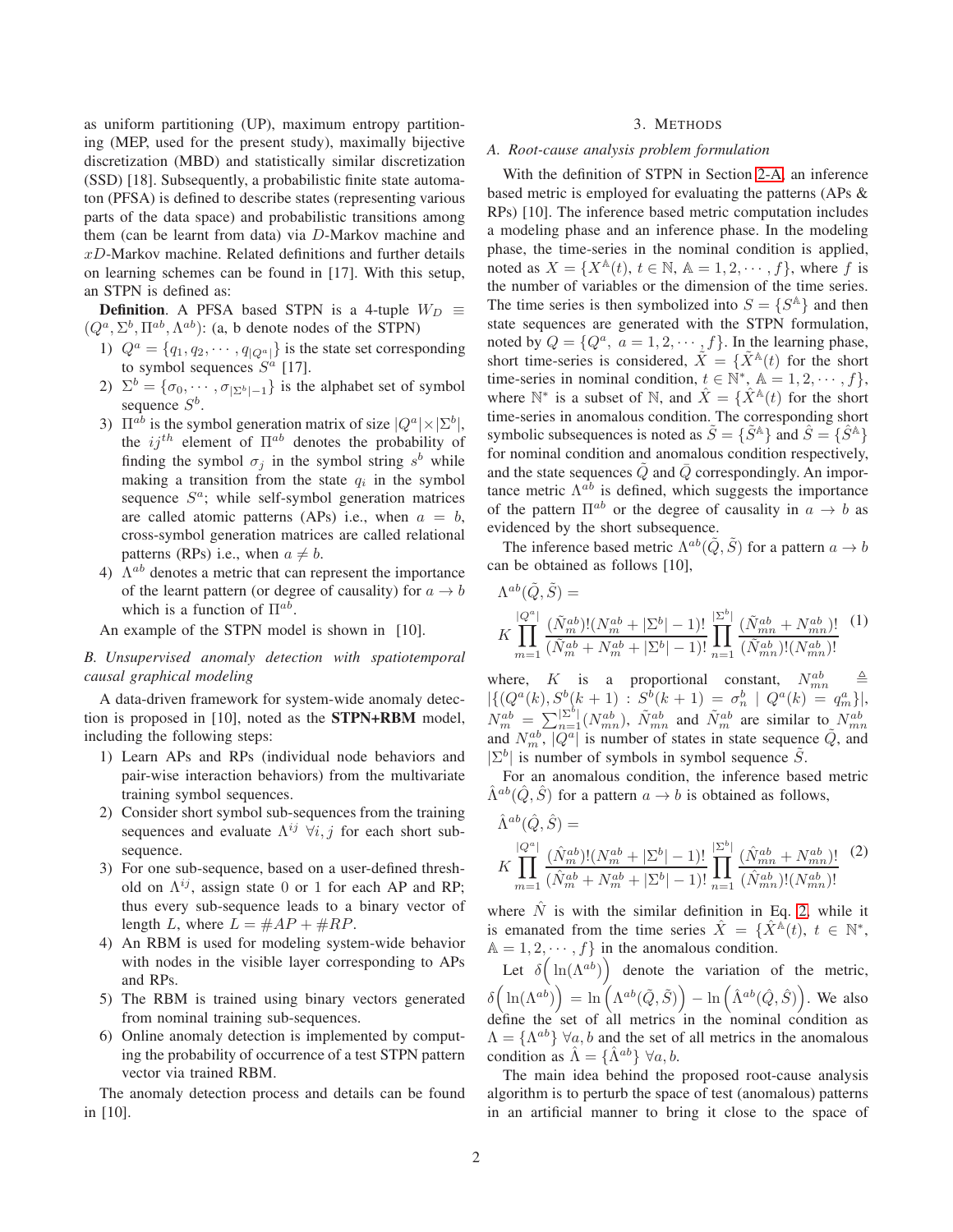nominal patterns. During this process, we aim to identify the nodes/patterns involved in successful perturbations that bring the test pattern space sufficiently close to the space of nominal patterns. Then we label those identified nodes/patterns as the possible root-cause(s) for the detected anomaly. More formally, let us suppose that an inference metric  $\hat{\Lambda}^{ab}$  changes to  $\hat{\Lambda}^{ab}$  due to an artificial perturbation in the pattern  $a \rightarrow b$ . We now consider a subset of patterns, for which we have the set of inference metrics  $\{\hat{\Lambda}^{ab}\}\subset \hat{\Lambda}$ . Let a perturbation in this subset changes the overall set of metrics to  $\hat{\Lambda}'$ . Therefore, we have the following:

$$
\hat{\Lambda}' = \begin{cases} \hat{\Lambda}^{ab} & \text{if } \hat{\Lambda}^{ab} \notin \{\hat{\Lambda}^{ab}\} \\ \hat{\Lambda}^{ab} & \text{if } \hat{\Lambda}^{ab} \in \{\hat{\Lambda}^{ab}\} \end{cases}
$$
 (3)

The root cause analysis is then formulated as a minimization problem between the set of nominal inference metrics  $Λ$  and the set of perturbed inference metrics  $Λ'$  which can be expressed as follows:

$$
\{\hat{\Lambda}^{ab}\}^* = \min_{\{\hat{\Lambda}^{ab}\}} \mathscr{D}\left(\hat{\Lambda}', \Lambda\right),\tag{4}
$$

where  $\mathscr D$  is a distance metric (e.g., Kullback-Leibler Distance–KLD[7], [3]) to estimate the difference between  $\Lambda$  and  $\hat{\Lambda}'$ . The nodes (e.g., a or b) or patterns (e.g.,  $a \to b$ ) involved in the optimal subset  $\{\hat{\Lambda}^{ab}\}^{\star}$  will be identified as possible root cause(s) for the detected anomaly. However, solving this optimization problem in an exact manner may not be computationally tractable for large systems. Therefore, we propose two approximate algorithms: the sequential state switching  $(S^3)$  - a sequential suboptimal search method and artificial anomaly association  $(A<sup>3</sup>)$  - a semi-supervised learning based method.

# *B. Sequential state switching (*S 3 *)*

In the STPN+RBM framework described above, anomaly manifests itself as a low probability (high energy) event. Therefore, the idea for  $S<sup>3</sup>$  is to find potential pattern(s) that, if changed, can transition the system from a high to a low energy state. The probabilities of AP and RP's existence are discovered by the STPN, and an anomaly will influence the causality of specific patterns (e.g., in STPN, the probability of the pattern might be switched/flipped from 0 to 1). Hence, by switching/flipping a pattern, its contribution on the energy states of the system can be identified and a large contribution may indicate the root-cause of an anomaly.

For an n-node graphical model, all the APs and RPs together form a binary vector v of length  $L = n^2$  ( $L =$  $\#AP + \#RP$ , where  $\#AP = n$ ,  $\#RP = n \times (n-1)$ ). One such binary vector is treated as one training example for the system-wide RBM (with  $n^2$  number of visible units) and many such examples are generated from different short subsequences extracted from the overall training sequence. Then, the RBM is trained by maximizing the maximum likelihood of the data.

With the weights and biases of RBM, free energy can be computed with the following expression [6]:

$$
F(v) = -\sum_{i} v_i a_i - \sum_{j} \log(1 + e^{b_j + \sum_i v_i w_{ij}})
$$
 (5)

The free energy in nominal conditions is noted as  $\tilde{F}$ . In anomalous conditions, a failed pattern will shift the energy from a lower state to a higher state. Assume that the patterns can be categorized into two sets,  $v^{nom}$  and  $v^{ano}$ . By flipping the set of anomalous patterns  $v^{ano}$ , a new expression for free energy is obtained:

$$
F^{s}(v) = -\sum_{g} v_{g} a_{g} - \sum_{j} \log(1 + e^{b_{j} + \sum_{g} v_{g} w_{gj}}) - \sum_{h} v_{h}^{*} a_{h} - \sum_{j} \log(1 + e^{b_{j} + \sum_{h} v_{h}^{*} w_{hj}}), \quad (6)
$$

$$
\{v_{g}\} \in v^{nom}, \{v_{h}^{*}\} \in v^{*,ano}
$$

Here,  $v^*$  has the opposite state to v and represents that the probability of the pattern has been significantly changed. In this work, the probabilities of the patterns are binary (i.e. 0 or 1). Hence, we have that  $v^* = 1 - v$ . The sequential state switching is formulated by finding a set of patterns  $v^{ano}$  via  $\min(F^s(v^{ano}, v^{nom}) - \tilde{F})$ . With bijection function between input units of RBM (v) and patterns in STPN  $($  $\Lambda$ ,  $\Lambda^{a,a}$  for AP and  $\Lambda^{a,b}$  for RP), failed patterns in STPN can be inferred.

# *C.* Artificial anomaly association  $(A^3)$

In this proposed approach, we frame the root-cause analysis problem as a supervised classification problem [12]. The crux of the idea is that anomalies are artificially injected (by introducing anomalous patterns) into the learnt nominal model and label it with that particular anomaly. Then we employ a supervised learning method to map the entire space of nominal-anomalous patterns to the space of labels. Upon learning, this map can be used to detect the root cause (as the labels) given a test nominal-anomalous pattern. Since all possible anomalous data is mostly infeasible to obtain for a real system, the proposed synthetic scheme provides a useful alternative. Regarding the choice of supervised learning scheme, we note that realistic physical systems may have multiple nominal nodes and it will most certainly be arduous to extract important features from the nominalanomalous patterns to obtain sufficiently high accuracy. In this context, we turn our attention to deep learning methods.

Artificial anomaly association is based on a method proposed in [12] to solve a multi-label classification problem using convolutional neural networks (CNN). Instead of inferring a single class from the trained model, the framework solves  $n_{out}$  classification sub-problems if an output vector of length  $n_{out}$  is required using the previously learned model. The implementation of this formulation requires only a slight modification in the loss function: for an output sequence with length  $n_{out}$ , the loss function to be minimized for a data set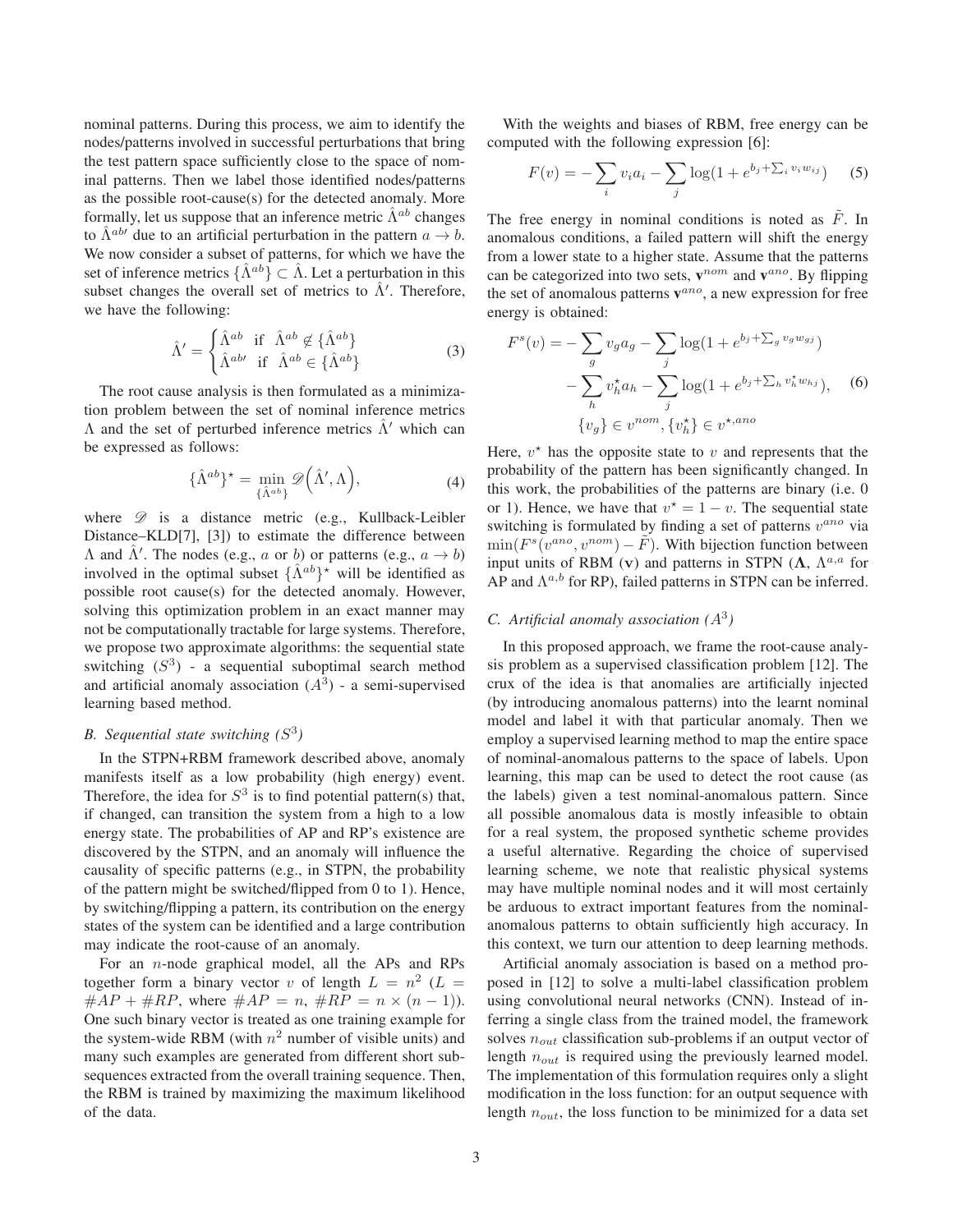$D$  is the negative log-likelihood defined as:

$$
\ell_{total}(\theta = \{W, b\}, \mathcal{D}) =
$$
  
-
$$
\sum_{j=1}^{n_p} \sum_{i=0}^{|\mathcal{D}|} \left[ \log \left( P(Y = y^{(i)} | x^{(i)}, W, b) \right) \right]_{j}
$$
 (7)

where  $D$  denotes the training set,  $\theta$  is the model parameters with  $W$  as the weights and  $b$  for the biases.  $y$  is predicted target vector whereas  $x$  is the provided input pattern. The total loss is computed by summing the individual losses for each sub-label.

The input is presented as an  $n^2$ -element vector with values of either 0 or 1 which denotes whether a specific pattern is activated. We desire to map the input vector to an output vector of the same length (termed as the *indicator label*), where the value of each element within the output vector indicates whether a specific pattern is anomalous. For nominal modes, the input vector may be comprised of different combinations of 0's and 1's, and the indicator labels will be a vector of all 1's (where the value 1 denotes no anomaly). However, if a particular element  $i$  within the input vector gets flipped, then the indicator label corresponding to the  $i$ -th position in the output vector will be flipped and switches from 1 (normal) to 0 (anomalous). In this way, we can identify that the  $i$ -th pattern is anomalous. With this setup, a classification sub-problem (i.e. is this pattern normal, or anomalous?) can be solved for each element in the output vector given the input data.

# 4. RESULTS AND DISCUSSIONS

Synthetic datasets are generated with vector autoregressive (VAR) process to simulate anomaly in pattern(s)/node(s) for performance evaluation of  $S^3$  and  $A^3$  methods. The inference with VAR is then used for comparison. A dataset based on TEP is also used in validating the proposed methods.

# <span id="page-3-1"></span>*A. Anomaly in pattern(s)*

Dataset: Anomaly in pattern(s) is defined as the change of one or more causal relationship, while defining anomaly, this translates to a changed/switched pattern in the context of STPN. A 5-node system is defined including six different nominal modes. Anomalies are simulated by breaking specific patterns in the graph; 30 cases are formed including 5 cases in one failed pattern, 10 cases in two failed patterns, 10 cases in three failed patterns, and 5 cases in four failed patterns. Multivariate time series data (denoted as dataset1) are generated using VAR process that follows the causality definition in the graphical models.

Performance Evaluation: Root-cause identification performances of  $S^3$  and  $A^3$  methods are evaluated using dataset1. Recall, precision and F-measure are evaluated with the definitions in [2].

High *accuracy* is obtained for both  $S<sup>3</sup>$  and  $A<sup>3</sup>$  method, as shown in Table [I.](#page-3-0) While training time is much less for

<span id="page-3-0"></span>TABLE I ROOT-CAUSE ANALYSIS RESULTS IN  $S^3$  method and  $A^3$  method.

|       | Method Training/Testing Recall Precision F-measure |  |        |
|-------|----------------------------------------------------|--|--------|
| $S^3$ | 11.400/57.000 99.40\% 97.10\%                      |  | 98.24% |
| $A^3$ | 296.400/57.000 90.46% 95.95%                       |  | 93.12% |

 $S<sup>3</sup>$ , the inference time in root-cause analysis for  $S<sup>3</sup>$  is much more than that of  $A^3$ , as  $S^3$  depends on sequential searching. Note, the classification formulation in  $A<sup>3</sup>$  aims to achieve the exact set of anomalous nodes. On the other hand, the  $S<sup>3</sup>$ method is an approximate method that sequentially identifies anomalous patterns and hence, the stopping criteria would be critical. The observation that the performance of  $S<sup>3</sup>$  is quite comparable to that of  $A<sup>3</sup>$  suggests a reasonable choice of the stopping criteria.

### *B. Anomaly in node(s)*

Dataset: Anomaly in node(s) occurs when one node or multiple nodes fail in the system. VAR process is applied to define a graphical model for generating the nominal data. Anomaly data are simulated by introducing time delay in a specific node. The time delay will break most of the causality to and from this node (except possibly the self loop, i.e., AP of the failed node). The generated dataset is denoted as dataset2. For scalability analysis, a 30-node system is defined.

Performance Evaluation: This work is aimed at discovering failed patterns instead of recovering underlying graph. The discovered anomalous patterns can then be used for diagnosing the fault node. For instance, a failed pattern  $N_i \rightarrow N_j$  discovered by root-cause analysis can be caused by the fault node  $i$  or  $j$ . However, if multiple failed patterns are related to the node  $i$ , then this node can be deemed anomalous. In this regard, it is important to learn the impact of one pattern on a detected anomaly compared to another. This can facilitate a ranking of the failed patterns and enable a robust isolation of an anomalous node.

For comparison, we use VAR-based graph recovery method that is widely applied in economics and other sciences, and efficient in discovering Granger causality [4]. Note, the test dataset itself is synthetically generated using a VAR model with a specific time delay. Hence, the causality in such a multivariate time series is supposed to be well captured by VAR-based method.

With the given time series, a VAR model (i.e., the coefficients  $A_{i,j}$ ) can be learnt using standard algorithm [4]. The differences in coefficients between the nominal and anomalous models are subsequently used to find out the root causes. The pattern is deemed to have failed when  $\delta A_{i,j} > 0.4 \cdot \max\{\delta A_{i,j}\}\$  where  $\delta A_{i,j} = |A_{i,j}^{ano} - A_{i,j}^{nom}|.$ 

The results of  $A^3$ ,  $S^3$  and VAR using dataset2 are shown in Fig. [2.](#page-4-0) In panel (a), all of the changed patterns discovered by VAR,  $A^3$  and  $S^3$  can be attributed to node 1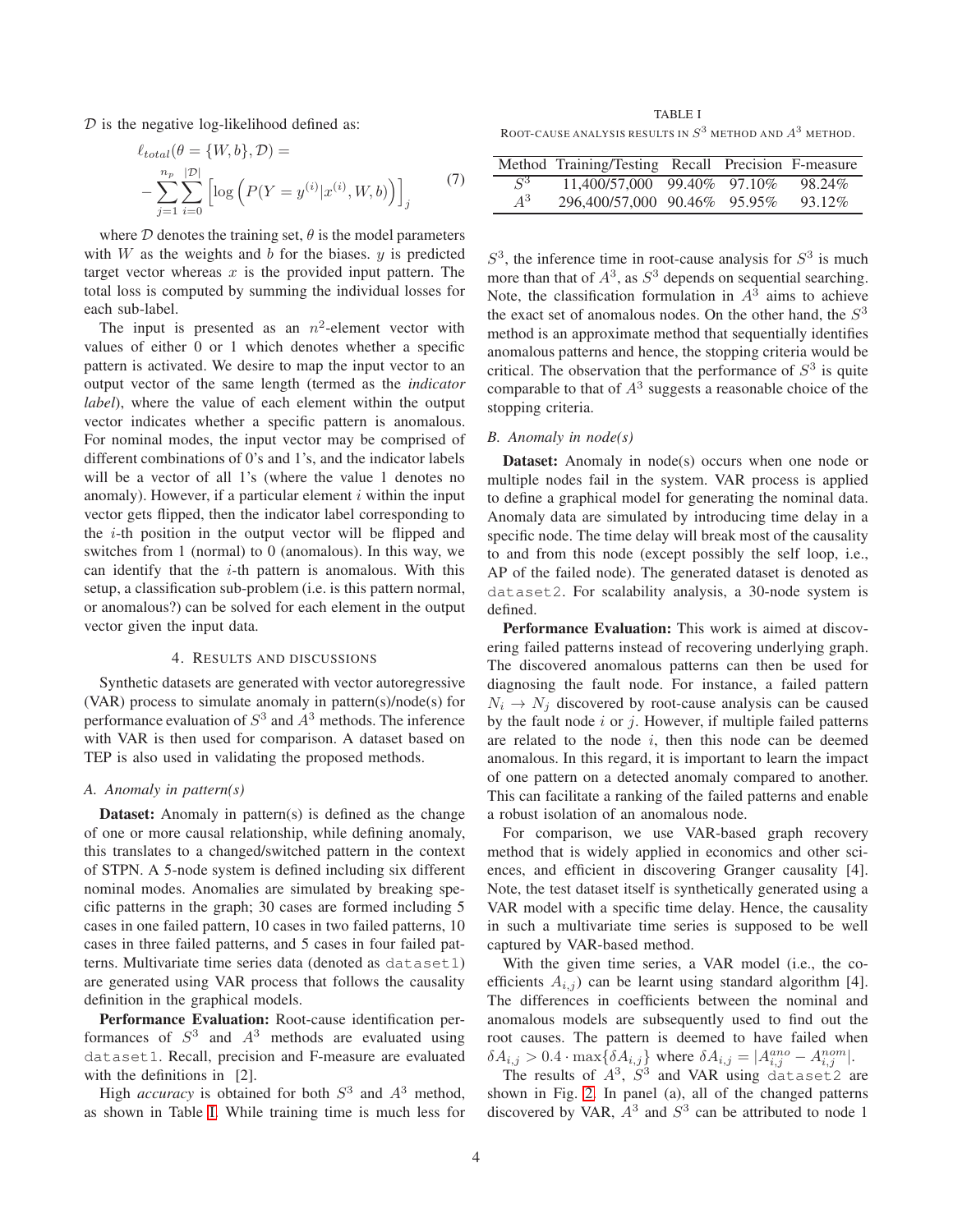

Fig. 1. Framing the problem as an artificial anomaly association  $(A^3)$  problem. (a) When training the model, the value of an element in both the input vector and its corresponding indicator label is randomly flipped to simulate anomaly. (b) When inferencing, a test input is fed into the DNN and a classification sub-problem is solved to obtain the indicator vector. Values of 0 in the output vector traces back to the exact patterns that are faulty.



<span id="page-4-0"></span>Fig. 2. Comparisons of VAR,  $A^3$ , and  $S^3$  methods using dataset2. The boxes represent the patterns from the tail node (shown in  $x$ -axis) to the head node (shown in  $y$ -axis), and the results of root-cause analysis are in black. The gray boxes are corresponding to the simulated fault node.

(shown by the black boxes in column and row 1). Therefore, node 1 is considered as faulty by the  $S<sup>3</sup>$  method. In panel (b), VAR incorrectly discovers a significant change in the patterns in rows 4 and 6 but not the patterns originating from  $N_5$  (We note these as errors), while  $A^3$  and  $S^3$  can correctly interpret the fault node  $N_5$ . In general, although  $A^3$ ,  $S^3$  and VAR can discover the fault node, VAR produces more false alarms.

<span id="page-4-1"></span>TABLE II COMPARISON WITH  $A^3$ ,  $S^3$  and VAR with dataset 2 (30 nodes).

| Approach | ano <sup>1</sup> | $\{\Lambda^{\epsilon}\}\$ | $\epsilon$ (%) |
|----------|------------------|---------------------------|----------------|
| VAR.     | 521              | 113                       | 21.7           |
| $A^3$    | 105              |                           | 0.95           |
| $S^3$    | 653              | 0                         |                |

In real applications, when more anomalous patterns are discovered incorrectly, more effort will be needed to analyze the failed patterns closely and determine the root-cause node. This will lead to more financial expenditures and time investment in finding the failed node. With this motivation, an error metric  $\epsilon$  is defined by computing the ratio of incorrectly discovered anomalous patterns  $|\{\Lambda^{\epsilon}\}\rangle$  to all discovered anomalous patterns  $|\{\Lambda^{ano}\}\|$ , i.e.,  $\epsilon = \frac{|\{\Lambda^{\epsilon}\}|}{|\{\Lambda^{ano}\}\|}$ . The results using dataset2 are listed in Table [II.](#page-4-1)

The approach in [14] can give the anomalous node in the graphical model. If we do node-based root cause analysis, then the results can be compared. For now, we only have pattern based root cause analysis. Our approaches are promising in diagnosing fault node, as shown in Fig. [2.](#page-4-0) We may get better results in finding out the fault node than [14]. Compared to [21], [20], we have an automatic algorithm to discover the root cause.

While it should be noted that the error ratio for  $A<sup>3</sup>$  and  $S<sup>3</sup>$  methods is much lower than that for VAR (i.e., lower false alarm).  $A<sup>3</sup>$  and  $S<sup>3</sup>$  methods are both *scalable* as well as demonstrates better accuracy. For comparisons between  $A<sup>3</sup>$ ,  $S<sup>3</sup>$  and VAR, only one nominal mode is considered in Table [II](#page-4-1) as VAR is not directly applicable in cases with multiple nominal modes.  $A^3$  and  $S^3$  methods can handle multiple nominal modes and the approach has been validated in Section [4-A.](#page-3-1)

# *C. Validation on a Real System - TEP*

TEP data is based on a realistic simulation program of a chemical plant from the Eastman Chemical Company, USA, and it has been widely used for process monitoring community as a source of data for comparing various approaches, and a benchmark for control and monitoring studies [16], [19]. The process consists of five major units: reactor, condenser, compressor, separator, and stripper, with 53 variables simulated including 41 measured and 12 manipulated (the agitation speed is not included in TEP dataset as it is not manipulated). 21 faults are simulated in TEP program, as the root causes of these faults are intuitively shown in [16]. This work applies a subset of measurements (5 variables– 22, 32, 48, 49, 51 treated as nodes 1 through 5 respectively) to validate the proposed approaches, and 2 faults (fault 4 and 11) are tested. Note, both faults 4 an 11 involves variable 51 (or node 5 in the present analysis) according to the ground truth.

Using  $A^3$  and  $S^3$ , root-cause analysis results are shown